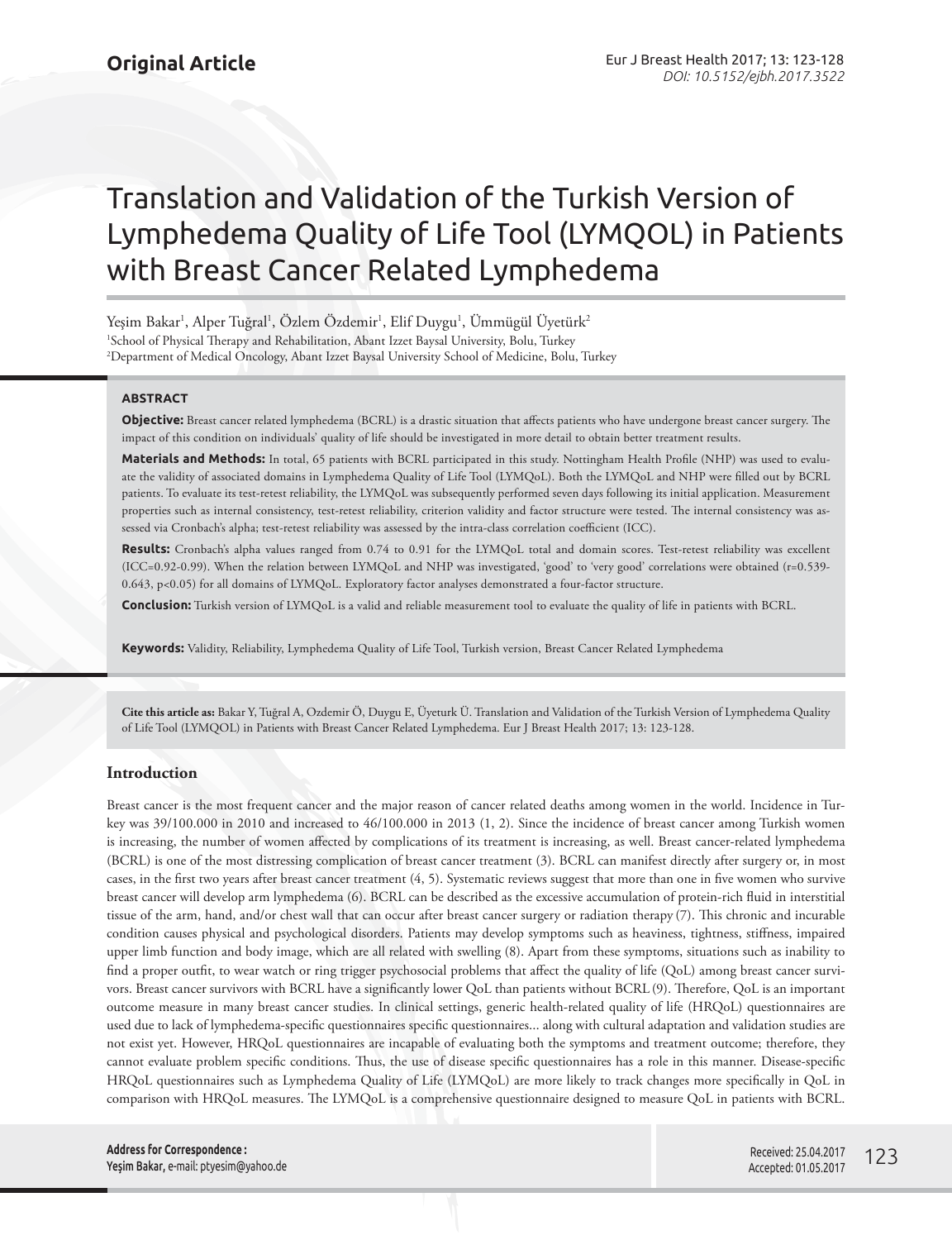LYMQoL was developed by Keeley et al, which is a self-report questionnaire that assesses upper limb lymphedema symptoms and ability to perform common functional activities in patients with BCRL (10). The LYMQoL has been validated in the English and Dutch languages. However, validation of LYMQoL for upper limb lymphedema in the Turkish language has not been performed yet (11). The aim of this study was to translate the English version of LYMQoL to Turkish and to test the reliability and validity of the Turkish version of the questionnaire among patients with BCRL in Turkey.

# **Material and Methods**

# **Instrument**

The LYMQoL was designed as a disease-specific HRQoL measure by Keeley in 2010 (10). Its questions can be gathered under four domains being function, appearance, symptoms and mood. It consists of 21 questions. The last question 'overall quality of life' scale investigates the general QoL. Item scoring in each domain is as follows: Not at all=1, A little=2, Quite a bit=3, A lot=4. The total score for each domain is calculated by adding up all the scores together and dividing it by the total number of questions answered. If fewer than 50% of the items were answered, the whole domain is scored as 0. The LYMQoL total score and each domain score have a range between 1 and 4. Higher scores indicate lower quality of life. The last question about the 'overall quality of life' item is scored through 0 to 10. Higher scores indicate a better overall QoL (8).

# **Translation and constitution of the Turkish version of LYMQoL**

After permission was granted for translation and use of LYMQoL from the copyright holder Keeley the standard translation method was followed, which was established by previous studies (12). The English version was first translated independently to Turkish by two native Turkish speakers (a physiotherapist specialized in lymphedema and a professional translator). A panel consisting of these two translators and one bilingual author (Y.B) critically reviewed the translations to reveal the first draft of Turkish version of LYMQoL. Two other bilingual speakers who did not know the original questionnaire translated this draft back to English. The discrepancies among the original version and the translated versions were analyzed by the panel (consisting of all five members). Semantic and conceptual equivalences were discussed, and a draft version of the questionnaire was developed. In the next step, the Turkish LYMQoL was firstly tested on a sample of 20 Turkish female patients with BCRL as a pilot study. The aim was to detect problems with the questionnaire such as wording, terminology, instructions, items and whether the questionnaire was understandable or not. After completion of the questionnaire, an interview was held with patients to investigate the understandability of each item. They were asked to comment on items and offer recommendations for improvement. All patients reported that the questionnaire was easily understandable, readable and culturally relevant. No problematic items were observed in the Turkish translated version of LymQoL.

## **Nottingham health profile**

Nottingham Health Profile (NHP) was used to measure the generic HRQoL. NHP is a self-administered questionnaire which is used to evaluate perceived health problems. NHP includes 38 questions with assigned individual score under six domains as energy level, pain, emotional reaction, sleep, social isolation, and physical abilities. The sum of maximum scores for all domains is 100. For the calculation of final score in each domain, variation in the number of items per domain 124 was estimated by computing the percentage score (i.e., each sum was factors that exist in a set of data (17).

## **Study sample**

Eighty-seven women with BCRL were recruited to the study between June 2016 and December 2016 at the lymphedema outpatient clinic in School of Physical Therapy and Rehabilitation in Abant Izzet Baysal University. BCRL was diagnosed by the medical oncologist and patients were also evaluated by the circumference measurement method in which the diagnostic criteria was chosen as having a circumferential difference of 2 cm or above in their arms compared to the contralateral arm. The sample size for this study comprised of patients who were referred to the lymphedema outpatient clinic for being informed and learning treatment options about BCRL. The inclusion criteria for this study were as follows: having BCRL, 18 years of age or older, able to read, speak, and understand Turkish, being a volunteer to be recruited in this study. Patients with acute infection, lymphangitis, breast cancer recurrence, ongoing chemotherapy, radiotherapy, history of trauma, thrombosis in upper limbs and having open wounds in the affected limb were excluded from the study. All patients were asked to fill in the LYMQoL and NHP questionnaires. Then, they were asked to refill the LYMQoL one week later. This study was approved by the local ethics committee. (31 May 2016; number 2016/98). Written informed consent was taken from the participants after oral and written information was given to them.

## **Reliability**

The reliability of LYMQoL was evaluated by means of the internal consistency and test-retest analysis. Internal consistency measures the consistency of responses across the questionnaire and the subscales. Internal consistency was determined by using Cronbach's alpha coefficient. Commonly accepted values for Cronbach's alpha are described as excellent (a>0.9), good (0.9>a>0.7), acceptable (0.7>a>0.6), poor  $(0.6$ >a> $0.5)$  and unacceptable (a< $0.5)$  (14). Test-retest reliability was tested by administering a questionnaire to the patient on two separate times without any substantial changes in her symptoms. Retest analysis was done after seven days. It was calculated by using intraclass correlation coefficient (ICC). Correlation coefficient power was categorized as poor  $(0.40)$ , fair to good  $(0.40-0.75)$ , and excellent (>0.75). A correlation coefficient of 0 indicates no reliability, whereas a value of 1 indicates excellent reliability (15).

#### **Validity**

Criterion validity means the degree to which an instrument measures what it is intended for. The criterion validity of the LYMQoL was determined by calculating Pearson's correlation coefficient between the patients' LYMQoL and the NHP scores. The Pearson's r correlation coefficient is used for the criteria of poor (r<0-0.20), fair (r=0.21- 0.40), moderate (r=0.41-0.60), good (r=0.61-0.80), and excellent  $(r>0.81-1)$  (16).

#### **Factor analysis**

The main purpose of factor analysis is to reduce items into smaller groups, which are called factors. Factors contain correlated variables and are typically quite similar in terms of content. Exploratory factor analysis allows the researcher to determine the underlying domains or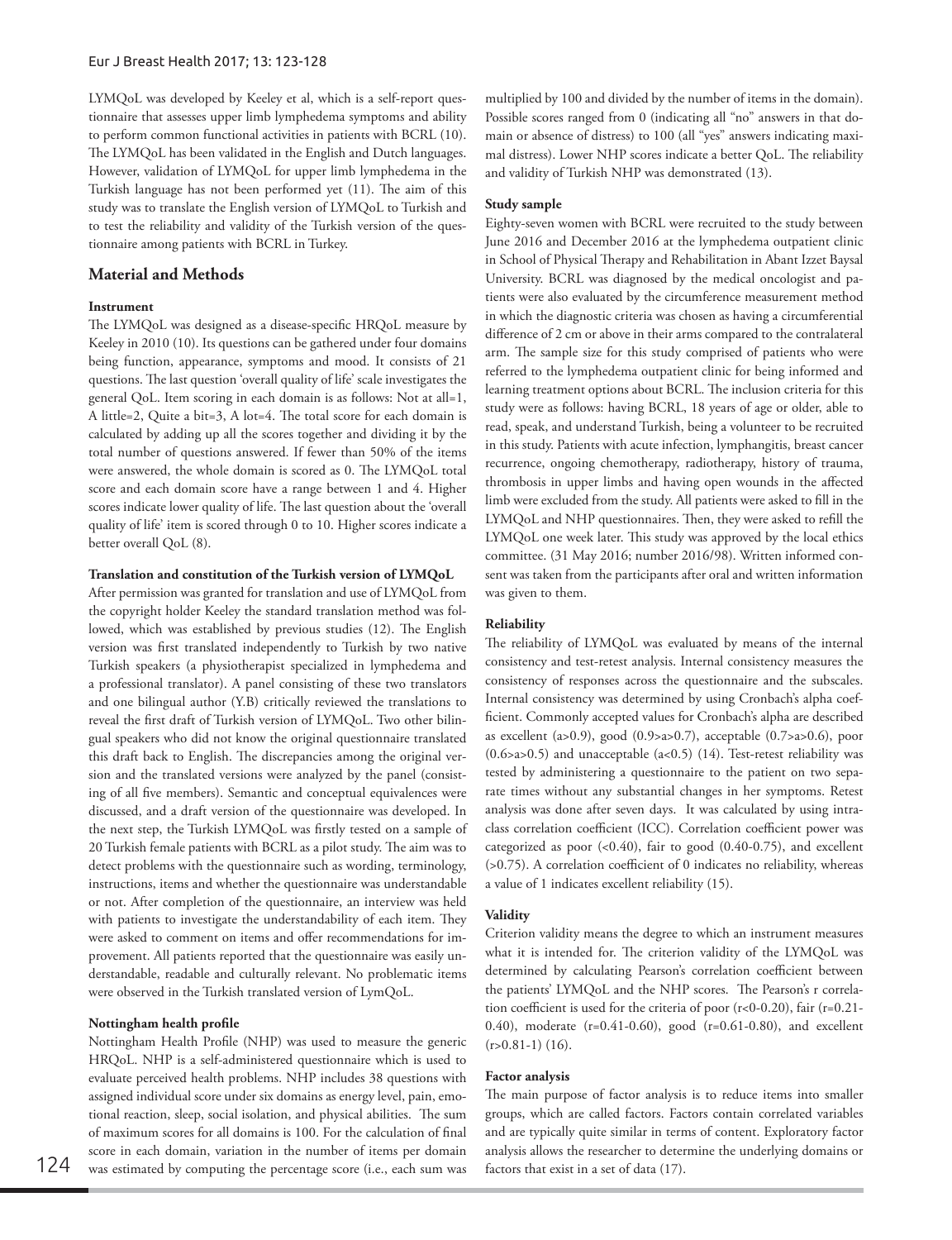## **Statistical analysis**

Descriptive analyses were used to calculate means and standard deviations of the demographic variables. The distribution was determined by the normality tests. 'Overall quality of life', total score of LYMQoL and differences between baseline and last measurements in four domains were compared via the Wilcoxon Signed Rank Test. Internal consistency was assessed by Cronbach's alpha coefficient between items. Test-retest reliability of each item was investigated via the Kappa coefficient while test-retest reliability, which consisted of four domains' total scores, was assessed with the (ICC). Pearson correlation analysis was used for correlations between values of total scores of LYMQoL and NHP for the investigation of the validation of LYMQoL questionnaire. Exploratory factor analysis was used to investigate the structure of questionnaire. Within this analysis, the Kaiser-Meyer-Olkin test was used to investigate whether factor analysis was appropriate for data structure or not. The factor structure was assessed with maximum likelihood extraction and Varimax rotation (18).The internal consistency was assessed by using Cronbach's alpha coefficient. Alpha values ≥0.7 are considered as satisfactory. Test- retest reliability was assessed using (ICC). Criterion validity was assessed by Pearson's correlation coefficient. Correlation coefficient was categorized as poor (0-0.20), fair (0.21-0.40), moderate (0.41-0.60), good (0.61-0.80), and excellent (0.81-1). The statistical significance level accepted as p<0.05. PASW (SPSS Institute, Chicago, IL, USA. versiyon 18) was used for the statistical analyses.

## **Results**

In total, 87 patients with BCRL were screened for participation in the study. Ten patients were excluded from the study due to their inability to meet inclusion criteria. Six participants had acute infection, 2 of them had active metastasis and 2 of them had no ability to read and write. The second evaluations were missed in 12 participants. Thus, this study was started and completed with 65 participants in total with an attrition rate of 25% (22/87). The mean age was  $50.6 \pm 12.45$  years. Forty-nine patients (75.4%) had unilateral arm lymphedema. Demographic characteristics and clinical features of the patients are shown in Table 1.

Cronbach's Alpha value of the total score of LYMQoL and domains (Functional Aspects, Appearance/Body image, Symptoms, Mood/ Emotions) were recorded as 0.91, 0.76, 0.79, 0.70 and 0.94, respectively. These values indicated that the questionnaire has 'good to excellent' internal consistency. Test-retest ICC value (95% confidence interval) of each domain varied between 0.92 and 0.99, p<0.001 (Table 2).

According to the ICC values, it was shown that the LYMQoL had excellent test-retest results.

The LYMQoL correlated very well with the 'overall quality of life' and NHP as having a good criterion validity of the LYMQoL in this population. The 'overall quality of life' had negative correlation with all the domains of LYMQoL. The p values were found significant in all parameters except for correlation between Energy Level (EL) of NHP and symptoms domain of LYMQoL. The p values of 'overall quality of life' and NHP total scores were all significant (Table 3).

The floor and ceiling effects were determined by calculating the rate of participants in which lowest and highest scores in each item most The floor-ceiling effect was calculated for the first measurement of questions within LYMQoL and possibility of participants who replied to "1" in  $15<sup>th</sup>$  question was much more when compared to other ques-

# Table 1. Demographic characteristics and clinical features of the patients (n=65)

|                            | <b>Minimum</b> | Maximum | <b>X</b> ±SD     |
|----------------------------|----------------|---------|------------------|
| Age (years)                | 24             | 75      | $50.6 \pm 12.45$ |
| Height (m)                 | 1.48           | 1.78    | $1.60 \pm 0.06$  |
| Weight (kg)                | 45             | 103     | 71.0±14.06       |
| $BMl$ (kg/m2)              | 15.76          | 41.98   | 27.82±5.79       |
| Lymphedema duration (year) | $\mathbf{1}$   | 18      | $4.32 \pm 3.06$  |
|                            |                |         |                  |

BMI: body mass index; X±SD: mean±standard deviation

# Table 2. Reliability of Lymphedema Quality of Life Questionnaire (LYMQoL) (n=65)

| <b>LYMOoL Domain</b>                            | <b>ICC (95% CI)</b>   | p       |  |  |  |  |  |  |
|-------------------------------------------------|-----------------------|---------|--|--|--|--|--|--|
| <b>Functional Aspects</b>                       | 0.99 (0.983-0.994)    | < 0.001 |  |  |  |  |  |  |
| Appearance/Body image                           | 0.99 (0.983-0.994)    | < 0.001 |  |  |  |  |  |  |
| Symptoms                                        | 0.98 (0.982-0.993)    | < 0.001 |  |  |  |  |  |  |
| Mood/Emotions                                   | $0.99(0.986 - 0.995)$ | < 0.001 |  |  |  |  |  |  |
| <b>Total LYMOoL</b>                             | 0.99 (0.993-0.997)    | < 0.001 |  |  |  |  |  |  |
| ICC: intra-class correlation coefficient p<0.05 |                       |         |  |  |  |  |  |  |

Table 3. Criterion validity of Lymphedema Quality of Life Questionnaire (LYMQoL)

|                                                                           |              | <b>NHP</b>  | <b>Pain</b><br><b>Energy Level</b> |             |                         | <b>Emotional</b><br><b>Reactions</b> | <b>Social</b><br><b>Isolation</b>               |    | <b>Sleep</b> |                                     | <b>Activity'</b> |             | <b>Physical Overall Quality</b><br>of Life' |                  |   |
|---------------------------------------------------------------------------|--------------|-------------|------------------------------------|-------------|-------------------------|--------------------------------------|-------------------------------------------------|----|--------------|-------------------------------------|------------------|-------------|---------------------------------------------|------------------|---|
| <b>LYMOoL Domains</b>                                                     | $\mathbf{r}$ | p           |                                    | p           |                         | p                                    | p<br>r.                                         | r. | p            | r.                                  | p                |             | p                                           | $\Gamma$         | p |
| <b>Functional Aspects</b>                                                 |              | 0.539 0.000 |                                    |             | 0.328 0.008 0.559 0.000 |                                      | 0.329 0.007                                     |    |              | 0.310 0.013 0.322 0.009             |                  | 0.446 0.000 |                                             | $-0.642$ $0.000$ |   |
| Appearance/Body image 0.541 0.000 0.405 0.001 0.503 0.000                 |              |             |                                    |             |                         |                                      | 0.309 0.012 0.272 0.030 0.412 0.001 0.367 0.003 |    |              |                                     |                  |             |                                             | $-0.655$ $0.000$ |   |
| Symptoms                                                                  |              | 0.543 0.000 |                                    |             | 0.153 0.224 0.562 0.000 |                                      | 0.481 0.000                                     |    |              | 0.388 0.002 0.468 0.000 0.337 0.006 |                  |             |                                             | $-0.571$ $0.000$ |   |
| Mood/Emotion                                                              |              | 0.555 0.000 |                                    |             | 0.311 0.012 0.580 0.000 |                                      | 0.403 0.001                                     |    |              | 0.345 0.005 0.412 0.001             |                  | 0.317 0.010 |                                             | $-0.535$ $0.000$ |   |
| <b>Total LYMQoL</b>                                                       |              | 0.643 0.000 |                                    | 0.365 0.003 | 0.646 0.000             |                                      | 0.446 0.000                                     |    |              | 0.382 0.002 0.484 0.000 0.421 0.000 |                  |             |                                             | $-0.707$ $0.000$ |   |
| r: pearson correlation coefficient p<0.05; NHP: Nottingham Health Profile |              |             |                                    |             |                         |                                      |                                                 |    |              |                                     |                  |             |                                             |                  |   |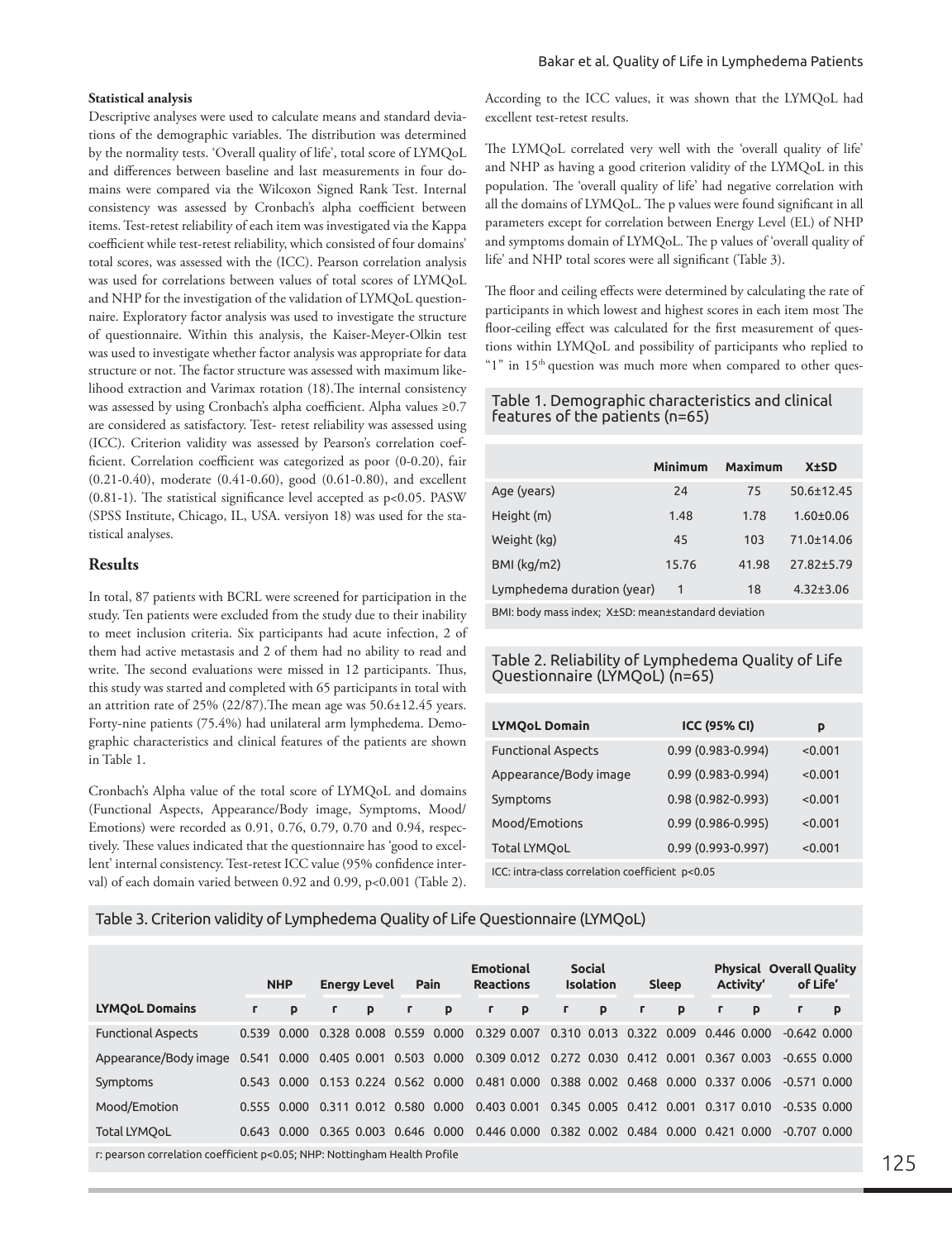## Table 4. Factor analysis loadings of the LYMQoL

|                                          | <b>Factors</b> |                |      |                         |  |  |  |  |
|------------------------------------------|----------------|----------------|------|-------------------------|--|--|--|--|
| <b>Item</b>                              | 1              | $\overline{2}$ | 3    | $\overline{\mathbf{A}}$ |  |  |  |  |
| 1. Affect daily activities               | .679           | .208           | .133 | .273                    |  |  |  |  |
| 2. Affect leisure activities             | .624           | .276           | .504 | .253                    |  |  |  |  |
| 3. Depend on the other people            | .912           | .276           | .123 | $-0.055$                |  |  |  |  |
| 4. Affect appearance                     | .227           | .876           | .267 | $-147$                  |  |  |  |  |
| 5. Difficulty finding clothes to fit     | .301           | .610           | .305 | $-343$                  |  |  |  |  |
| 6. Difficulty finding clothes to wear    | .369           | .764           | .186 | $-311$                  |  |  |  |  |
| 7. Affect feel about yourself            | $-0.036$       | .594           | .535 | .071                    |  |  |  |  |
| 8. Affect relationship with other people | .296           | .587           | .233 | .520                    |  |  |  |  |
| 9. Cause you pain                        | $-0.002$       | .150           | .731 | .244                    |  |  |  |  |
| 10. Numbness in your swollen arm         | .200           | .056           | .866 | $-261$                  |  |  |  |  |
| 11. Feelings pins and needles            | .119           | .016           | .817 | .063                    |  |  |  |  |
| 12. Feel weak                            | $-0.011$       | .203           | .376 | .157                    |  |  |  |  |
| 13. Feel heavily                         | .132           | .240           | .448 | .352                    |  |  |  |  |
| 14. Feel tired                           | $-222$         | $-147$         | .720 | .215                    |  |  |  |  |
| 15. Trouble sleeping                     | $-250$         | .048           | .198 | .795                    |  |  |  |  |
| 16. Difficulty concentrating on things   | .210           | .406           | .036 | .788                    |  |  |  |  |
| 17. Feel tense                           | .205           | .195           | .048 | .851                    |  |  |  |  |
| 18. Feel worried                         | .270           | .219           | .101 | .861                    |  |  |  |  |
| 19. Feel irritable                       | .146           | .211           | .172 | .848                    |  |  |  |  |
| 20. Feel depressed                       | .211           | .186           | .140 | .855                    |  |  |  |  |

tions, while the replies "4" were much higher in number than others in the 5<sup>th</sup> question.

When exploratory factor analysis was conducted with items within the questionnaire, considered...as...appropriate-Olkin test value was found 0.781. It was considered appropriate to conduct a factor analysis with the questionnaire due to value is above 0.50. Besides, the sphericity test resulted in the conclusion that the correlation matrix did not have a spherical structure (p<0.0001). This result shows that correlations were significant between items of questionnaire and the factor analysis was suitable. Furthermore, it was deduced that it was not necessary to eliminate any items from questionnaire since all the diagonal elements were above the value of 0.50 in anti-image matrix. After factor loadings were gained, they were rotated with the Varimax rotation method; factor loadings were obtained and finally, four significant factors were achieved in the Turkish version of LYMQoL and the factor structures were the same as in the original version. The same items appeared in the same factors. We selected four factors which explained 74.9% of the total variance, each accounting for 44.3%, 13.9%, 10.7% and 6.1% of the total variance, respectively. Factor loadings constituted in the study and factor names are shown in Table 4.

# **Discussion and Conclusion**

During the data collection period, there were no validated Turkish versions of any lymphedema questionnaires. Thus, the aim of this study was to translate the original version of the LYMQoL to Turkish for Turkish-speaking patients with BCRL and to evaluate its validity and reliability. The results of the current study showed that the Turkish version of LYMQoL was a reliable, internal consistent and valid questionnaire for determining the HRQoL in patients with BCRL.

Breast cancer related lymphedema is a chronic condition which can occur after removal of axillary lymph nodes and radiotherapy. Some women with BCRL can fall into depression and think that this condition is much worse than breast cancer itself when they figure out that lymphedema is a chronic disease and only its symptoms could be brought under control (19). In this situation, attention should be paid on quality of life of women with BCRL (20). Velonovich et al (21) showed that lymphedema-related symptoms (swelling, heaviness, firmness, pain, hardness, reduced extremity mobility etc.) have negative impact on physical and functional well-being and these affect the QoL negatively. Ridner et al (22) stated that patients who have more symptoms and more need for self-care have a lower QoL. Yet, the generic HRQoL measurements which are used often do not provide detailed information in comparison with disease-specific HRQoL questionnaires since they can only show the picture of general deficit (23). For instance, the volume of the lymphedematous extremity cannot completely reflect the effect of disease of an individual. The social and psychological problems, which are primarily caused by the disease, and the patient's well-being are ignored. The effect of the disease on daily life is reflected better by the evaluation of disease-specific HRQoL. Thus, evaluation of disease-specific HRQoL is important for the determination of both the patient's situation and effectiveness of the administered treatment (23). The LYMQoL is a specific questionnaire which assesses the QoL in BCRL patients (10). In this study, LYMQoL was translated and validated for Turkish-speaking patients with BCRL. Patients answered the Turkish version of LYMQoL without any difficulties.

In version studies, for test-retest analyses, various time intervals were selected between test-retest periods. In the original version of LYMQoL, the time interval between test-retest was one week, and in the Dutch version for lower limb lymphedema it was two weeks. It was reported that no significant differences were found between two days and two weeks of test-retest time intervals. In the present study, the time interval between test-retest was selected as seven days based on the report of Marx et al (24).

Cronbach's Alpha value of the total score of LYMQoL was recorded as 0.91 and the ICC values were recorded in the range of 0.92 and 0.99. According to the results, the Turkish version of LYMQoL has an excellent internal consistency and test-retest reliability. Keeley et al (10) did not report the ICC value for the test-retest reliability and Cronbach's Alpha value of total LYMQoL, while they indicated only Cronbach's Alpha values for the domains of LYMQoL. The internal consistency of the English version of the LYMQoL was reported to be in the range of 0.83-0.88. Similar findings were obtained in the Turkish version of LYMQoL. In this study, the Cronbach's Alpha values of the domains of LYMQoL were in the range between 0.70-0.79. For criterion validity in the English version, the correlation was investigated ..between..the...domains of EORTC QLQ-C30 and LYMQoL. It was reported that a good correlation was found. During the study process, NHP was used for criterion validity due to the absence of a Turkish lymphedema-specific HRQoL questionnaire since it is widely used in Turkish population and it also has relatively good readability and comprehensibility. 'Good' to 'very good' correlations were found between domains of the Turkish version of the LYMQoL and the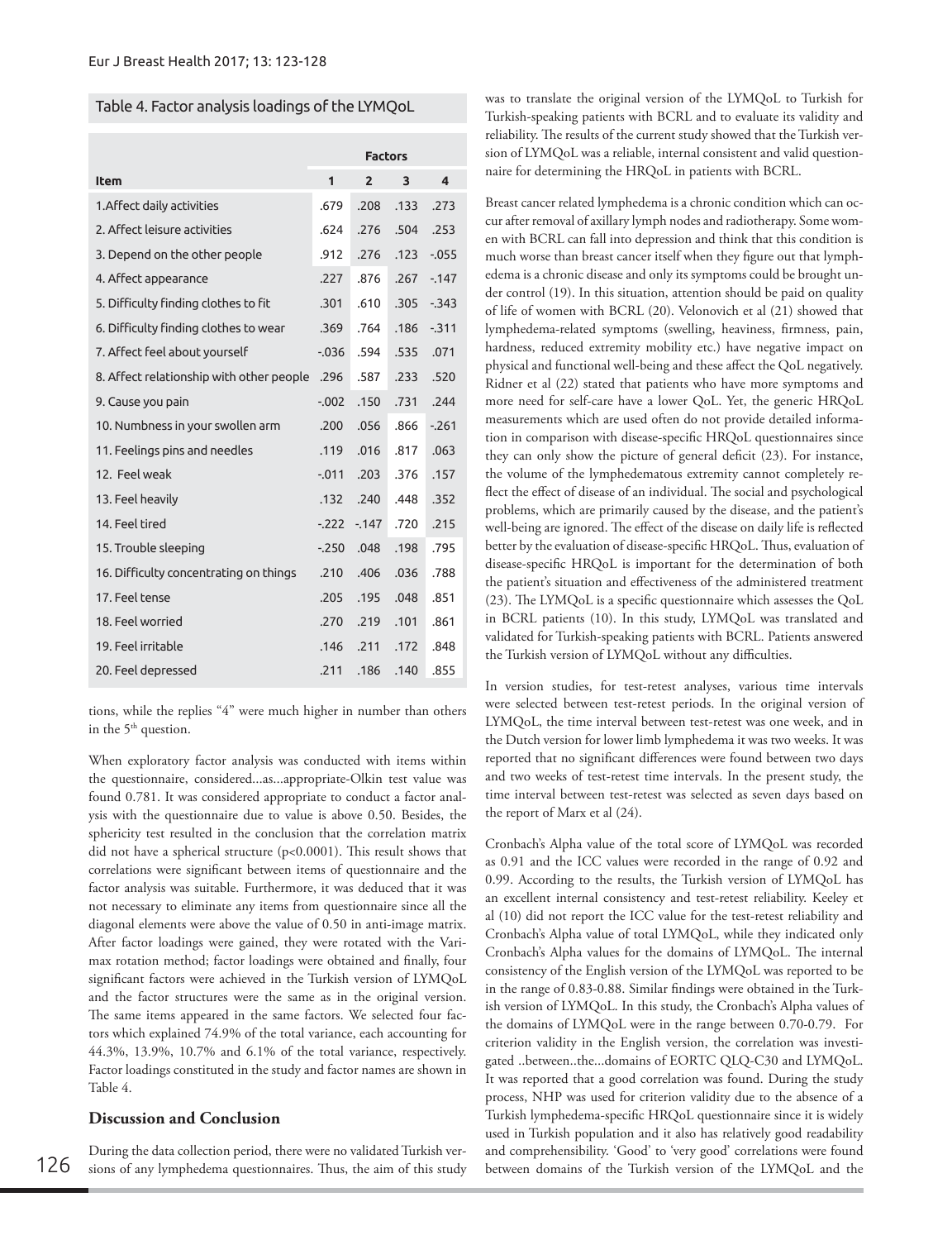NHP total scores (0.539-0.643) and as expected, negative correlations were found between LYMQoL and 'overall quality of life' (-0.535, -0.707). Based on these findings, the Turkish version of the questionnaire appears to have 'good' to 'very good' validity. It was thought that if Turkish disease specific HRQoL questionnaire had been used, it could was obtained for criterion validity. There is already only one specific questionnaire translated into Turkish, the Lymphedema Functioning, Disability and Health Questionnaire (Lymph-ICF) (25). Nevertheless, this questionnaire could not be used since it was published while we were in the data collection period. When investigating the factor analyses, four domains existed in the original questionnaire. It was seen that the Turkish version has four domains in the factor analysis that was conducted, as well. Besides, the floor-ceiling effect analyse was not done in the original questionnaire whereas it was also applied to the Turkish version of the LYMQoL in our study. In the 5<sup>th</sup> item, "Difficulty finding to clothes", the possibility of "4: A lot" answer was much higher than the other answers; while in the 15<sup>th</sup> item, "Trouble sleeping" the answer "1: Not at all" was much more common than the others. These were expected results since difficulty with finding clothes is natural in lymphedema patients because of their severe swelling as it was investigated in the 5<sup>th</sup> item "Trouble sleeping", which was also less in proportion. This can be explained with the generally painless characteristic of lymphedema. We could not evaluate the responsiveness of the questionnaire due to the lack of treated patient population because most patients who referred to the outpatient clinic had no insurance for treatment costs. Keeley et al (10) assessed the responsiveness of the questionnaire one week and one month after the treatment; yet they stated that there were no significant differences although improvement was observed with the treatment in the resulting LYMQoL scores. They also concluded that was occurred due to the small sample size. Patel et al (26) stated that LYMQoL was a condition-specific instrument that could be used to track changes in the QoL throughout a lymphedema treatment. They also noted that the use of LYMQoL indicated that some domains improved earlier than others. In a similar manner, Terumi Iuchi et al (27) stated that improvements in QoL could be evaluated by using the LYMQoL measure regarding the Complex Decongestive Therapy.

There is a number of questionnaires that evaluate disease-specific HRQoL in upper limb lymphedema such as Wesley Clinic Lymphedema Scale (WCLS) (28), Upper Limb Lymphedema-27 (ULL-27) (29), Lymph-ICF (25). However, all of these questionnaires have disadvantages in their own way. There is no responsiveness analysis of Lymph-ICF even though the Turkish version was published this year (30) and the scoring system is not completely understood by patients (25). Wesley Clinic Lymphedema Scale is a questionnaire derived from the questionnaire Functional Living with Cancer. Yet, the words "disease" and "cancer" were replaced with "lymphedema" in WCLS. Furthermore, no validity and reliability studies currently exist. Thus, it is not appropriate for evaluating lymphedema. In the original version of the LYMQoL, it was indicated that the questionnaire could not evaluate the trunk, genital, head and neck lymphedema, which was considered a limitation (10). This limitation is not specific to LYMQoL only as all the questionnaires mentioned above cannot evaluate the lymphedema separately from the extremity.

A measurement tool should not take a long time for both the clinician and patient. Additionally, it should be easy to use. 93% of patients indicated that they completed the original version of LYMQoL easily and 99% indicated that the items were easily understandable, only 1% of patients indicated that the questionnaire was too long (10).

In our point of view, LYMQoL is short and compact and these could be assumed as the most important advantages as compared to other questionnaires. Our patients remarked that the questionnaire was easily understandable and they spent five minutes on average to complete the questionnaire. As shown in the pilot study, no incomprehensible questions were found. Since questions were found understandable by patients, no changes were necessary to take into consideration. During the data collection process, no negative situations were observed in the light of feedbacks received from our patients. We believe that more detailed and specific questions about lymphedema such as compression and infection-related questions should have been included in original questionnaire based on our clinical experiments.

In conclusion, the Turkish version of LymQoL is a disease specific HRQoL questionnaire for BCRL patients and it is appropriate to use in the Turkish population. Because it is short and easy-to-apply, it can be recommended as a clinical outcome measure for diseasespecific HRQoL evaluation in patients with BCRL. As a future study, the responsiveness of Turkish LYMQoL for BCRL patients in the Turkish population should be investigated. Besides, another disease specific Turkish HRQoL tool should be used regarding criterion validity.

**Ethics committee approval:** All the procedures performed in studies involving human participants were in accordance with the ethical standards of the institutional research committee and with the 1964 Helsinki Declaration and its later amendments or comparable ethical standards.

**Ethics Committee Approval:** Ethics committee approval was received for this study from the ethics committee of Abant Izzet Baysal University Ethics Committee (31 May 2016; number 2016//98).

**Informed Consent:** Written informed consent was obtained from patients who participated in this study.

Peer-review: Externally peer-reviewed.

**Author Contributions**: Concept - Y.B.; Design - Y.B.; Supervision - Y.B.; Resources - A.T., Y.B.; Materials - Y.B., A.T., O.C., E.D.; Data Collection and/ or Processing - A.T., O.C., E.D., U.U.; Analysis and/or Interpretation - E.D., O.C.; Literature Search - A.T., O.C., E.D.; Writing Manuscript - Y.B., A.T.; Critical Review - Y.B., A.T.

**Acknowledgements:** Authors would like to thank patients who participated this study.

**Conflict of Interest:** No conflict of interest was declared by the authors.

**Financial Disclosure:** The authors declared that this study has received no financial support.

# **References**

- 1. Gultekin M, Boztas G. Türkiye kanser istatistikleri. Sağlık Bakanlığı, Türkiye Halk Sağlığı Kurumu (Turkish Only). 2014; 43.
- 2. Kibar S, Dalyan Aras M, Ünsal Delialioglu S. The risk factors and prevalence of upper extremity impairments and an analysis of effects of lymphoedema and other impairments on the quality of life of breast cancer patients. Eur J Cancer 2016; 13.
- 3. Thomas-MacLean R, Miedema B, Tatemichi SR. Breast cancer-related lymphedema: women's experiences with an underestimated condition. Can Fam Physician 2005; 51: 246-247. (PMID:16926934)
- 4. Paskett ED, Naughton MJ, McCoy TP, Case LD, Abbott JM. The epidemiology of arm and hand swelling in premenopausal breast can-cer survivors. Cancer Epidemiol Biomarkers Prev 2007; 16: 775-782. <br>(PMID:17416770) [\[CrossRef\]](https://doi.org/10.1158/1055-9965.EPI-06-0168)